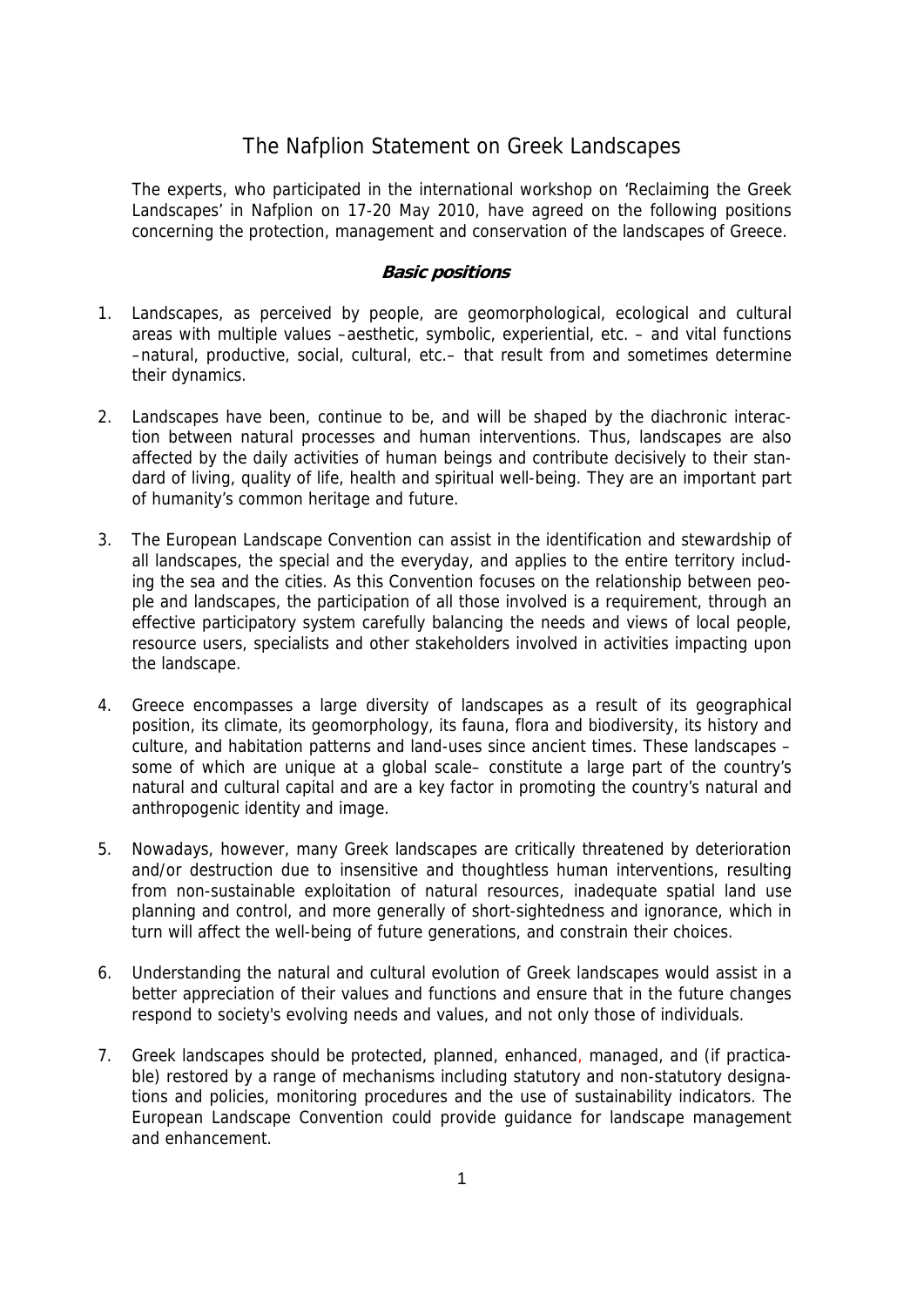## **Actions required**

- 8. After the ratification of the European Landscape Convention by the Greek Parliament in February 2010, public authorities, academic institutions and non-governmental organisations are required to increase awareness, thus organising concerted campaigns for making this Convention known and understood by the Greek public, and visitors.
- 9. The Greek Ministry of Environment, Energy and Climate Change, being the authority responsible for landscapes, as well as the public administration in general, is urged to proceed with the preparation of the necessary measures, regulations and structures for carrying out the obligations that Greece has undertaken through the European Landscape Convention. This should be done in conjunction with the provisions of national, European and international legislation. An important step would be the codification and harmonisation of legislation affecting landscapes.
- 10. Future landscape policies and practices in Greece must be integrated in the overall efforts for sustainable development of the country, by linking landscape management with other social, cultural, political and economic agendas, including climate change.
- 11. With regard to physical and urban planning, landscape issues should be taken into account during all relevant processes, especially in spatial and regulatory planning. Similarly, landscape issues should be incorporated in environmental planning regimes. Thus, every Environmental Impact Assessment, Natural Environmental Protection Study and Strategic Environmental Assessment Study should be required to include an explicit statement of effects on landscape quality.
- 12. Guidelines for integrated approaches that recognise the full range of the unique qualities identified in Greek landscapes need to be produced. Such support mechanisms could assist in adopting planning-based approaches to development in order to respond to the locality of landscapes and promote sustainable development.
- 13. Relevant public, private and social institutions are encouraged to contribute actively by launching actions that would lead to the perception, recognition, understanding, assessment, and management of all Greek landscapes and the designation of some, where appropriate, under a protection status. Better understanding would ensure consistency between landscape management initiatives and sustainable development decisions.
- 14. Such processes would be facilitated by the establishment of a Greek Landscape Observatory, as already begun by Professor Costis Hadjimichalis on: [http://www.greekscapes.gr/.](http://www.greekscapes.gr/) Its main tasks would be inventorying landscapes and monitoring their changes, as well as disseminating information on good and bad practices. The Observatory should act as a clearing house of information, making its research findings available by disseminating them to all educational institutions, official agencies and people at all levels. It may also explore possibilities for the establishment of a pan-European programme for a Master's degree in Landscape Conservation and Management.